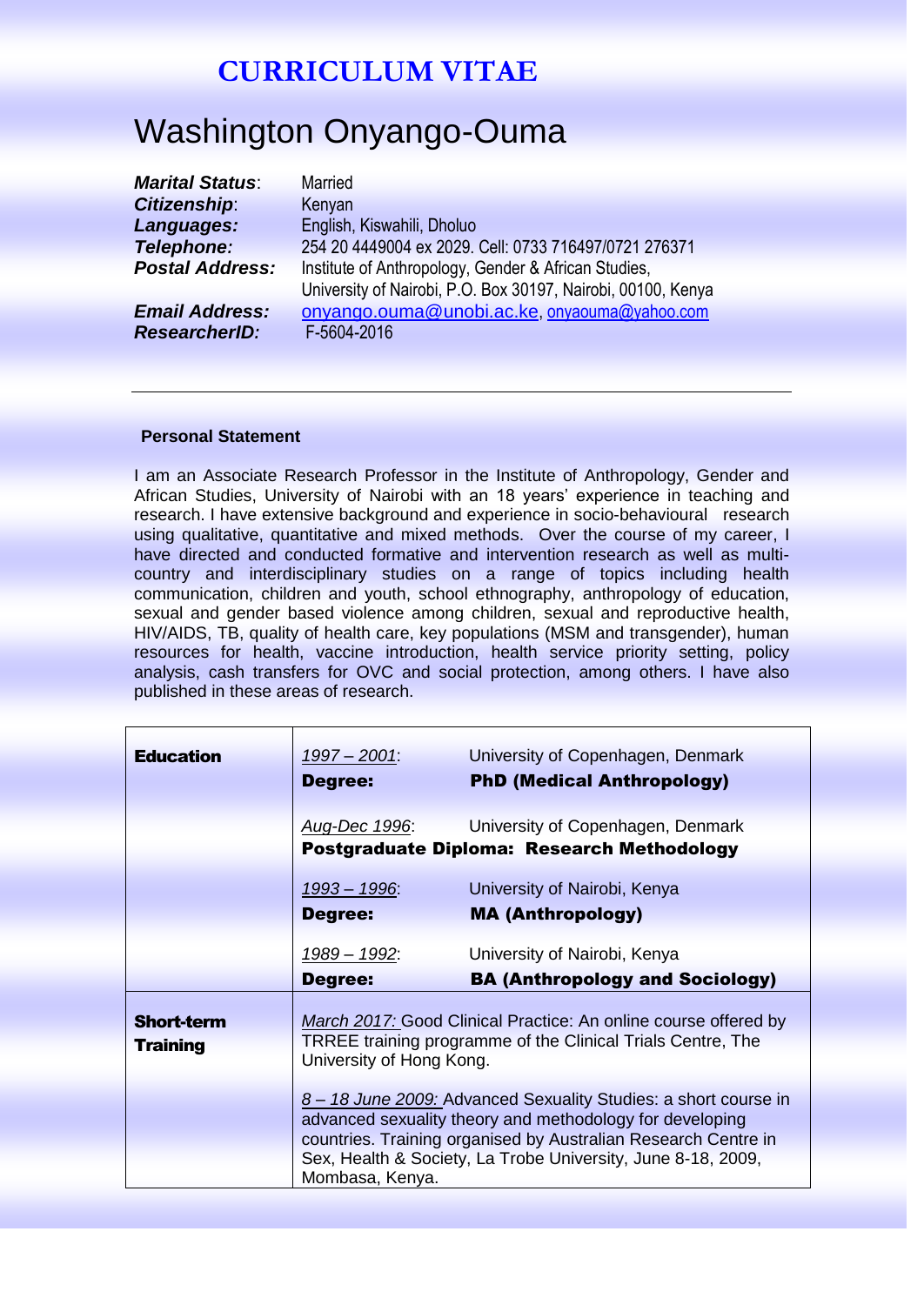|                       | 20 - 21 January 2009: Advocating for Sexual Health for the                |
|-----------------------|---------------------------------------------------------------------------|
|                       | Millennium: Advocacy Training Workshop. Workshop held in                  |
|                       |                                                                           |
|                       | Nairobi by World Association for Sexual Health.                           |
|                       |                                                                           |
|                       | 17 - 22 July 2006: Qualitative Data Handling and Use of NVIVO7            |
|                       | Software. Course held at Centre for Geographic Medicine Coast             |
|                       | <b>KEMR/Welcome Trust</b>                                                 |
|                       |                                                                           |
|                       |                                                                           |
|                       | 12 - 23 September 2005: Data Handling, Biostatistics and the use          |
|                       | of STATA Software. Course held at Institute of Statistics and             |
|                       | Applied Economics, Makerere University, Kampala, Uganda                   |
|                       |                                                                           |
|                       | 17-23 April 2005: Health Systems Research Workshop on                     |
|                       |                                                                           |
|                       | Quality of TB Care from Patient's Perspective                             |
|                       |                                                                           |
| <b>Employment</b>     | <b>Employer: University of Nairobi</b>                                    |
| <b>Record</b>         | 2020 - Director, IAGAS                                                    |
|                       | 2014 - Present: Associate Research Professor                              |
|                       | 2006 - 2013: Senior Research Fellow                                       |
|                       |                                                                           |
|                       | 2002 - 2006: Research Fellow                                              |
|                       | 2001 - 2002: Junior Research Fellow                                       |
|                       |                                                                           |
|                       | I have taught a wide range of courses including research                  |
| <b>Teaching &amp;</b> | methods, ethics, applied anthropology, anthropological theory,            |
|                       |                                                                           |
| <b>student</b>        | medical anthropology, applied anthropology for public health,             |
| supervision           | culture, health and sexuality, rural sociology, theory and practice       |
|                       | of social work, and human growth and development at both                  |
| <b>Experience</b>     | undergraduate and graduate levels. I have also supervised over            |
|                       | 30 Master students and 4 PhD students                                     |
|                       |                                                                           |
|                       |                                                                           |
|                       | June 2008 - June 2009: Ag Director, Institute of Anthropology,<br>٠       |
| <b>Administrative</b> | Gender & African Studies, University of Nairobi                           |
| <b>Experience</b>     | Duties included coordinating and supervising research and<br>٠            |
|                       | teaching programs and ensuring performance-contracting                    |
|                       | targets are met, complying with quality management                        |
|                       |                                                                           |
|                       | procedures as per ISO, & representing the Institute in                    |
|                       | university management meetings.                                           |
|                       | 2009-present: Member of the University Senate<br>п                        |
|                       | 2003-present: Chair curriculum development committee                      |
|                       |                                                                           |
| <b>Research</b>       | I have a wide research experience in various socio-behavioural            |
|                       |                                                                           |
| <b>Experience</b>     | areas including health services/systems research, health                  |
|                       | promotion/communication, quality of care, TB, Malaria, HIV/AIDS,          |
|                       | sexuality, reproductive health, priority setting in health services,      |
|                       | key populations (MSM and transgender), food by prescription for           |
|                       | HIV+ clients, sexual and gender based violence, social protection,        |
|                       | cash transfers for OVC, advocacy and social mobilization. The             |
|                       |                                                                           |
|                       | following projects and consultancies demonstrate my research              |
|                       | experience:                                                               |
|                       |                                                                           |
|                       | 2016-2018: Drugs for Neglected Diseases (DNDi)                            |
|                       | Topic: The Realist evaluation of acceptability and adherence to           |
|                       | paedriatic Antiretroviral Treatment in the form of Pellets (Co-           |
|                       |                                                                           |
|                       | <b>Investigator</b> ). The study was done in collaboration with Institute |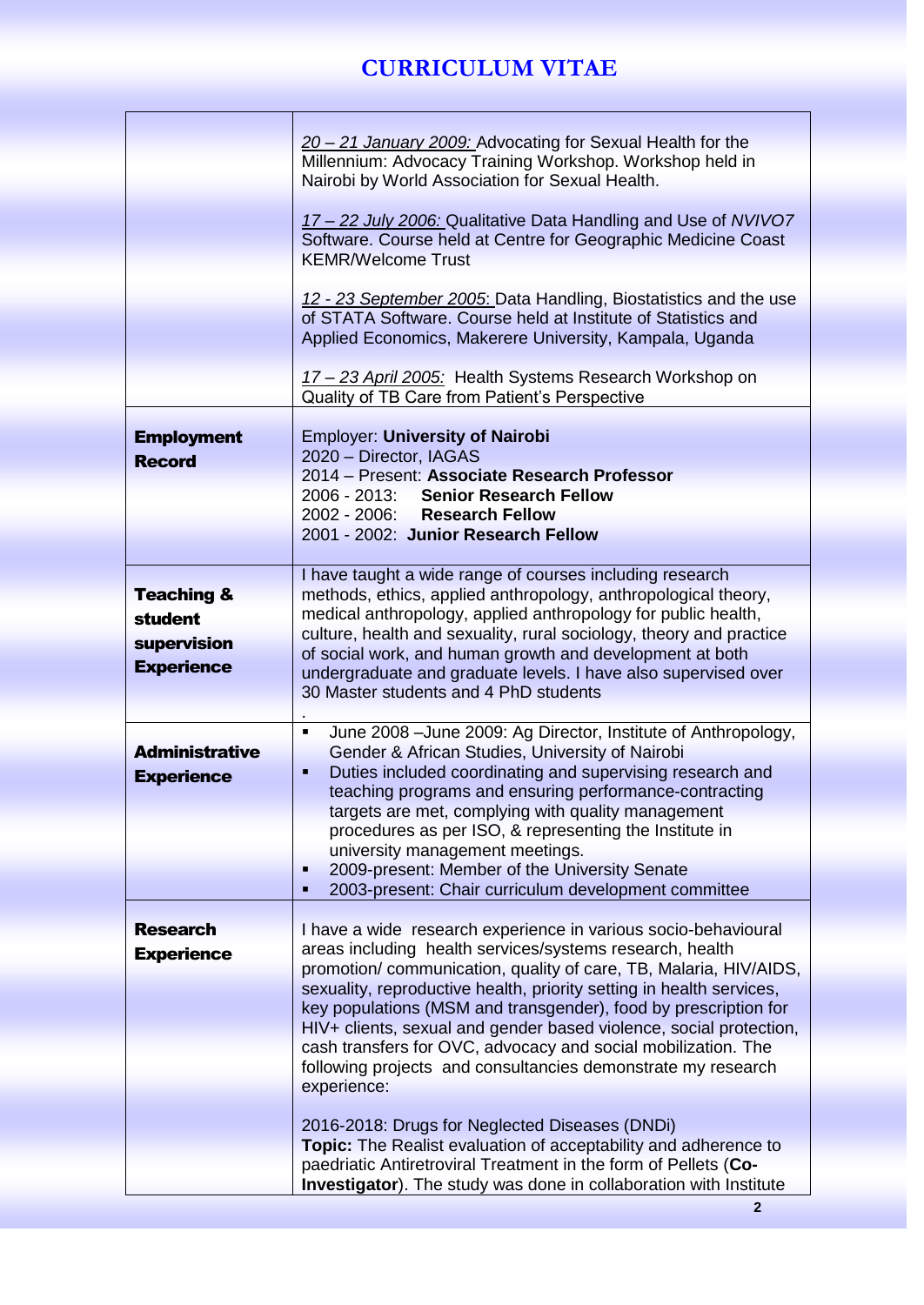| of Tropical Medicine (ITM), Antwerp and I was the lead in data<br>collection and analysis.                                                                                                                                                                                                                                                                                            |
|---------------------------------------------------------------------------------------------------------------------------------------------------------------------------------------------------------------------------------------------------------------------------------------------------------------------------------------------------------------------------------------|
|                                                                                                                                                                                                                                                                                                                                                                                       |
| 2015-2017: ITAD and British Council.<br><b>Topic:</b> Evaluation of the Addressing Violence against Women and<br>Girls through Football Project in Mt Elgon and Kisumu. I was the<br>survey team lead responsible for baseline data, midline and<br>endline evaluations.                                                                                                              |
|                                                                                                                                                                                                                                                                                                                                                                                       |
| 2014-2015: HIVOS<br>Topic: Being Transgender in Kenya (Principal Investigator). The<br>Study was funded by HIVOS Foundation and was the first study to<br>document transgender issues in Kenya.                                                                                                                                                                                       |
|                                                                                                                                                                                                                                                                                                                                                                                       |
| 2011-2015: International Development Research Centre (IDRC)<br>Topic: Preventing and controlling Rift Valley Fever in Kenya: An<br>Eco-health Approach (Co-Principal Investigator). The Study was<br>a collaborative project between University of Nairobi and<br>International Centre for Insect Physiology and Ecology (ICIPE).                                                     |
| 2012-2013: Overseas Development Institute (ODI)                                                                                                                                                                                                                                                                                                                                       |
| Topic: Views, experiences and perceptions of Cash Transfer for<br>Orphans and Vulnerable Children (CT-OVC) Programme<br>beneficiaries and their communities in Kenya (Principal<br><b>Investigator)</b> . The study was funded by DfID.                                                                                                                                               |
| 2011-2012: GAVI, the Vaccine Alliance                                                                                                                                                                                                                                                                                                                                                 |
| <b>Topic:</b> New Vaccines: From Licensing to Adoption – Determining<br>the factors of Pneumoccocal vaccine adoption and the impact on<br>Health systems of the new vaccine adoption (Co-Investigator).<br>This was a multicountry study conducted in collaboration with<br>London School of Hygiene and Tropical Medicne. I was the lead<br>in implementing the Kenya country study. |
| 2011-2012: Universities of Nairobi and Washington                                                                                                                                                                                                                                                                                                                                     |
| Topic: Accessibility and acceptability of voluntary male medical<br>circumcision as an HIV preventive measure in Siaya District,<br>Nyanza Province (Principal Investigator). The funding came<br>through the KEFA project of the Universities of Nairobi and<br>Washington.                                                                                                          |
| 2005 – 2010: Institute of Anthropology, Gender and African<br>studies, University of Nairobi                                                                                                                                                                                                                                                                                          |
| <b>Topic:</b> Strengthening Fairness and Accountability in Health                                                                                                                                                                                                                                                                                                                     |
| Systems Priority Setting for Improving Equity and Access to<br>Quality health Care in Malindi district Kenya (Co-Investigator).<br>The study was funded through European Union.                                                                                                                                                                                                       |
|                                                                                                                                                                                                                                                                                                                                                                                       |
| 2004 - 2005: NLTP, Ministry of Health<br>Topic: Client Perceptions of quality of care in TB control: "The                                                                                                                                                                                                                                                                             |
| Development of the Quote-TB Tool" (Principal Investigator).<br>KNCV (Dutch) Tuberculosis Foundation, Netherlands, funded this<br>study.                                                                                                                                                                                                                                               |
|                                                                                                                                                                                                                                                                                                                                                                                       |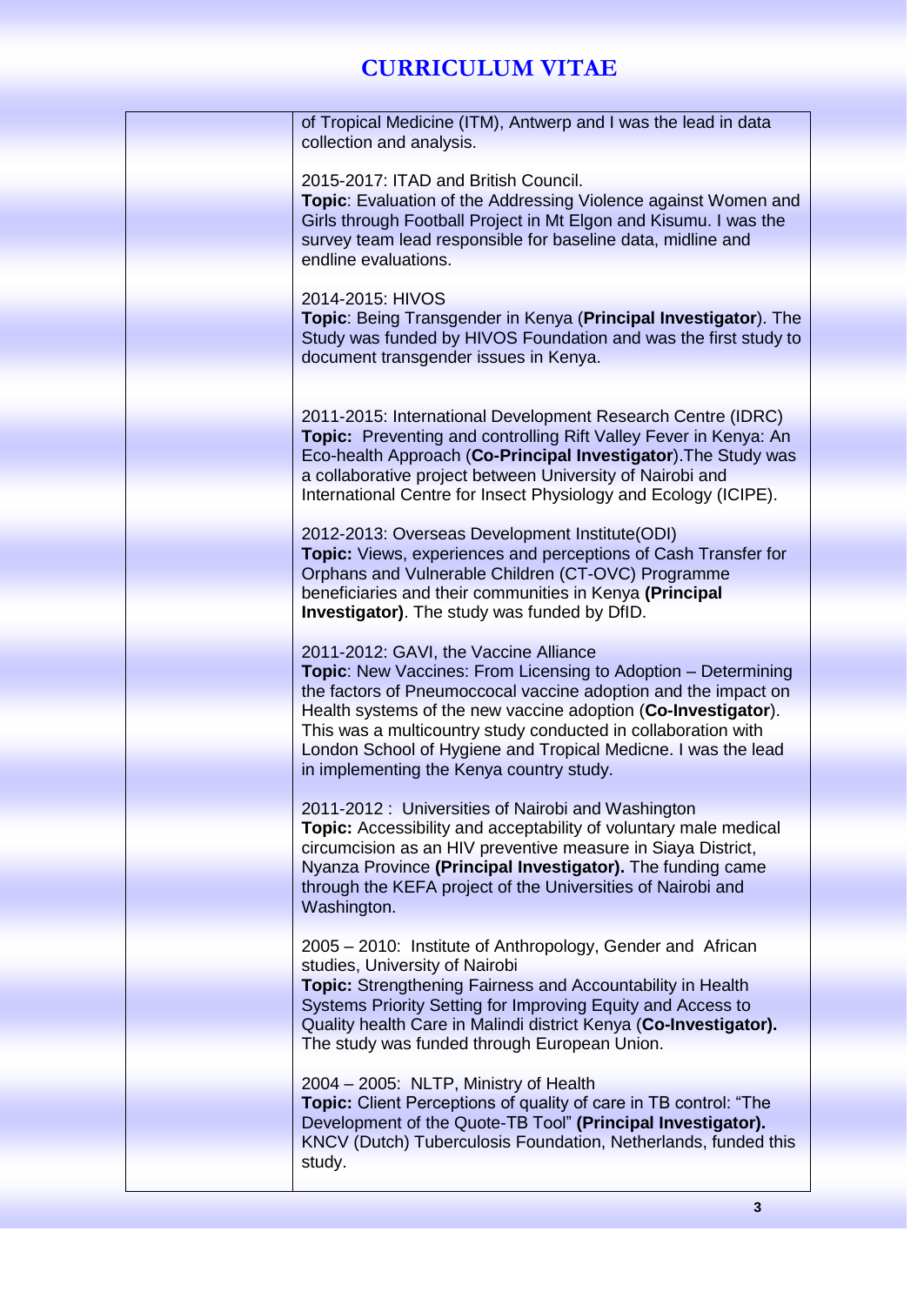| 2004 - 2005: Institute of African Studies, University of Nairobi<br><b>Topic:</b> Acceptability and Sustainability of the WHO Antenatal<br>Care Package in Kenya (Principal Investigator). This study was<br>funded by the Population Council through USAID grant.                                                                                                                                        |
|-----------------------------------------------------------------------------------------------------------------------------------------------------------------------------------------------------------------------------------------------------------------------------------------------------------------------------------------------------------------------------------------------------------|
| 2003 – 2005: Institute of African Studies<br>Topic: Research to understand the STI/HIV risks and sexual<br>health needs of men of who have sex with men (MSM) in Kenya<br>(Principal Investigator). This study was funded by the<br>Population Council through USAID grant.                                                                                                                               |
| 2004: NLTP, Ministry of Health<br>Topic: State of Public Sector TB Services in Nairobi and<br>Mombasa: A Qualitative Study (Principal Investigator). This<br>study was funded by Family Health International.                                                                                                                                                                                             |
| 2000-2002: KEDAHR Project<br><b>Topic:</b> Development of Participatory Health Education Strategies<br>in Primary Schools in Bondo District (Principal Investigator). The<br>study covered 9 schools in the district and provided data on<br>strategies for effective school health education.                                                                                                            |
| 2001 Nov. - 2002 April: Centre for Respiratory Diseases<br>Research /KEMRI funded by TDR/WHO<br>Topic: Tuberculosis in Kibera Slum, Nairobi: A Situational<br>Analysis on Patient's Health Seeking Behaviour and Knowledge,<br>Attitude and Practices of Private Health care Providers (Co-<br><b>Investigator).</b> The research aimed at providing information for<br>developing TB control strategies. |
| 1997 - 1999 Institute for Anthropology, University of Copenhagen<br>Topic: Children and Health Communication in a community in<br>Western Kenya (Principal Investigator). The study provided data<br>on learning about health in everyday relationships among children<br>and adults.                                                                                                                     |
| 1996 – 1998 World health organization (WHO)<br>Topic: Multi-country Impact Assessment of Health Workers for<br>Change (Principal Investigator). The study was conducted in 7<br>other countries and provided data on the relationships between<br>health providers and female clients and how these changed over<br>time.                                                                                 |
| Aug - Dec 1995: Division of Vector-Borne Diseases, MOH<br>Topic: Assessment of the performance of Bamako Initiative as a<br>malaria control strategy (Co-Investigator)                                                                                                                                                                                                                                    |
| July 1995: KEDAHR Project<br><b>Topic:</b> An Assessment Community Needs and Priorities in Usigu<br>Division (Principal Investigator)                                                                                                                                                                                                                                                                     |
| Jun 1995 - Aug 1996: Danish Bilharziasis Laboratory<br><b>Topic:</b> Kinship and Naming among the Luo in Nyang'oma<br>Division (Principal Investigator)                                                                                                                                                                                                                                                   |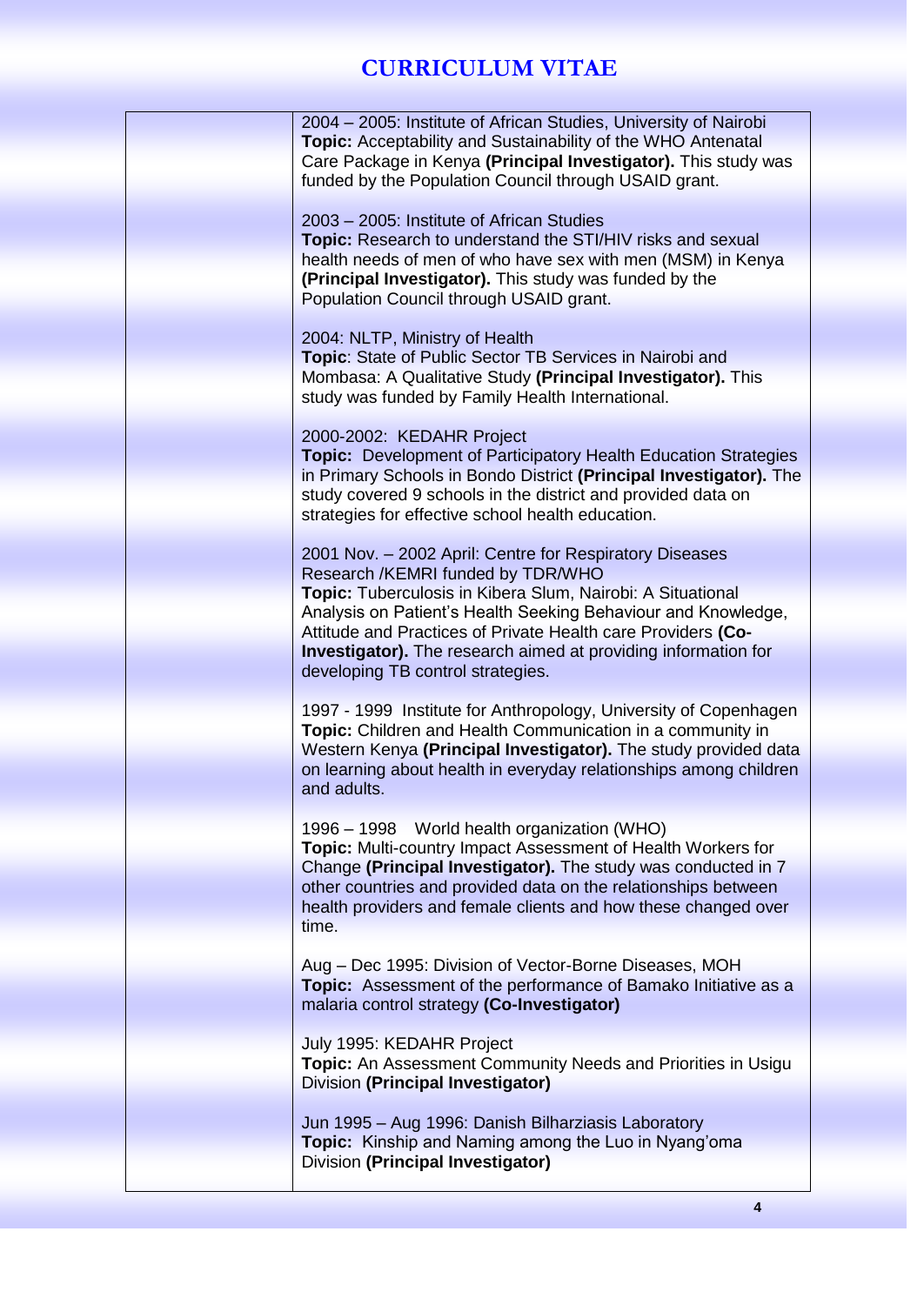|                      | Sept-Dec 1994: Institute of African Studies, University of Nairobi<br>Topic: Factors that influence Hookworm Transmission in Seme, |
|----------------------|------------------------------------------------------------------------------------------------------------------------------------|
|                      | Kisumu District (Principal Investigator)                                                                                           |
|                      |                                                                                                                                    |
|                      |                                                                                                                                    |
|                      | 1. Scoping Study for Impact measurement of the programmatic<br>work in Namunyak Conservancy, Samburu County. Matalai               |
| <b>Short-term</b>    | Foundation. May-September 2019.                                                                                                    |
| <b>Consultancies</b> | Development of the Gem Constituency Strategic Development<br>2.                                                                    |
|                      | Plan. Gem NG-CDF. April-August 2019.                                                                                               |
|                      | 3. Social Impact evaluation of Tullow Oil Blocks 10BB and 13T.                                                                     |
|                      | Tullow Oil. November-December 2013.                                                                                                |
|                      | State of Medical Abortion Services in Kenya. Population<br>4.                                                                      |
|                      | Council. March -October 2013.                                                                                                      |
|                      | The State of Traditional Circumcision practice as it relates to<br>5.<br>HIV prevention in Butere District, western Kenya. UNESCO. |
|                      | November 2012 - March 2013.                                                                                                        |
|                      | 6. Socioeconomic Baseline survey for Tullow oil prospecting                                                                        |
|                      | areas. Tullow Oil. May-August 2012.                                                                                                |
|                      | 7. An Assessment of Multi-Sectoral Response Services (One-                                                                         |
|                      | Stop Centres) for Gender-Based Violence in Kenya and                                                                               |
|                      | Zambia, UNICEF and Population Council. September 2011 -<br>January 2012.                                                           |
|                      | 8. Assessment of the Food-By-Prescription Program in Kenya.                                                                        |
|                      | AIDSTAR-ONE, John Snow, Inc. September-October, 2009.                                                                              |
|                      | An Anthropological Study of Water consumption in Resource<br>9.                                                                    |
|                      | poor settings in Kenya. Vestergaard Frandsen (EA) Limited.                                                                         |
|                      | February-April 2009.                                                                                                               |
|                      | 10. Qualitative Assessment of the KEMRI-FANTA Randomized<br>Controlled Trial of food supplements on malnourished HIV-              |
|                      | infected adults. Academy for Educational Development.                                                                              |
|                      | June -July 2008.                                                                                                                   |
|                      | 11. Qualitative Review of key issues in Kenya's Food by                                                                            |
|                      | Prescription Program. Academy for Educational Development.                                                                         |
|                      | August-December 2007.                                                                                                              |
|                      | 12. Documenting the process to the Enactment of the Kenya<br>Sexual Offences Bill. Population Council/Ford Foundation.             |
|                      | March - December 2007.                                                                                                             |
|                      | 13. Assessment of candidates to participate in the long-term                                                                       |
|                      | training in Hospital Management in Germany at the Nairobi                                                                          |
|                      | Centre. InWEnt capacity Building International, Germany. April                                                                     |
|                      | 2006.                                                                                                                              |
|                      | 14. The potential for sustainability of malaria in pregnancy<br>initiatives: Lessons from two USAID-funded malaria in              |
|                      | pregnancy initiatives in East and Southern Africa. January -                                                                       |
|                      | April 2006.                                                                                                                        |
|                      | 15. Consultant to WHO/AFRO Regional Office for the                                                                                 |
|                      | development of Advocacy, Communication and Social                                                                                  |
|                      | Mobilization strategy for Tuberculosis control in the African                                                                      |
|                      | Region. WHO/Regional Office for Africa, September-<br>December 2005.                                                               |
|                      | 16. Social Scientist - Client Perceptions of quality of care in TB                                                                 |
|                      | control: "The Development of the Quote-TB Tool" Study,                                                                             |
|                      | KNCV (Dutch) Tuberculosis Foundation, November 2004 -                                                                              |
|                      | March 2005.                                                                                                                        |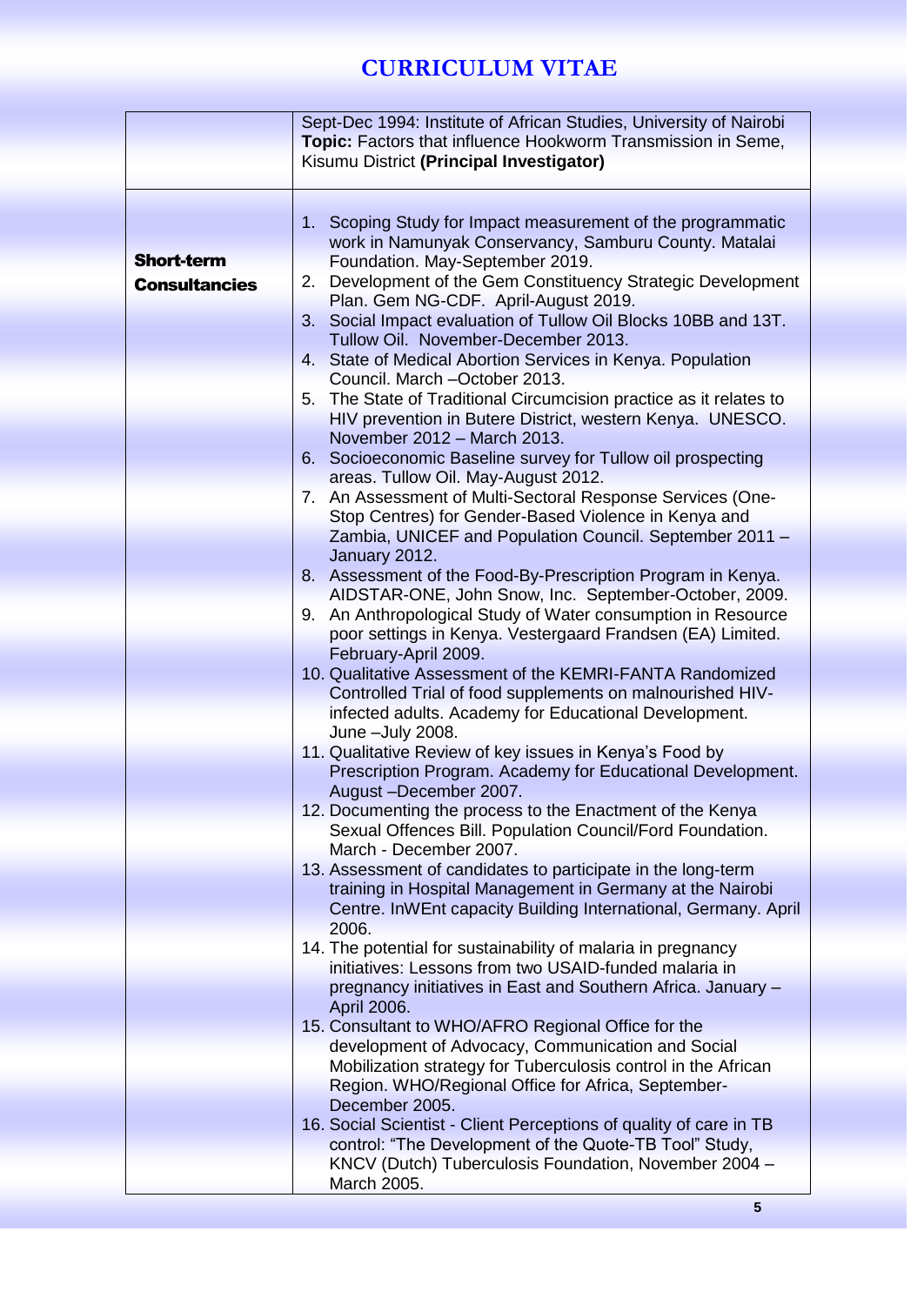|                     |    | 17. Social Scientist - State of Public Sector TB Services in Nairobi                                                         |
|---------------------|----|------------------------------------------------------------------------------------------------------------------------------|
|                     |    | and Mombasa Study, Family Health International, November                                                                     |
|                     |    | 2003 - May 2004.<br>18. Social Scientist - Tuberculosis study in Kibera slums, Centre                                        |
|                     |    | for Respiratory Diseases Research /KEMRI funded by                                                                           |
|                     |    | TDR/WHO, October, 2001 - April, 2002,                                                                                        |
|                     |    | 19. Temporary Advisor to the Gender Task Force, WHO/TDR,                                                                     |
|                     |    | 31.11-5.12. 1997, Johannesburg, S. Africa.                                                                                   |
|                     |    | 20. Temporary Advisor to the Gender Task Force, WHO/TDR, 24-                                                                 |
|                     |    | 31. 5. 1997, Mukono, Uganda.                                                                                                 |
|                     |    | 21. Temporary Advisor to the Gender Task Force, WHO/TDR, 5-                                                                  |
|                     |    | 10.1996, Lilongwe, Malawi.                                                                                                   |
|                     |    | 22. Temporary Advisor to the Gender Task Force, WHO/TDR,                                                                     |
|                     |    | 27.11-1.12.1995, Morogoro, Tanzania.                                                                                         |
| <b>Publications</b> | 1. | Ariadna Nebot Giralt, Christiana No" stlinger, Janice Lee,                                                                   |
|                     |    | Olawale Salami, Marc Lallemant, Washington Onyango-                                                                          |
|                     |    | Ouma, Isaac Nyamongo, Bruno Marchal. 2019.                                                                                   |
|                     |    | Understanding acceptance of and adherence to a new                                                                           |
|                     |    | formulation of paediatric antiretroviral treatment in the form of                                                            |
|                     |    | pellets (LPV/r)—A realist evaluation. PLoS ONE 14(8):                                                                        |
|                     |    | e0220408. https://doi.org/10.1371/journal.pone.0220408.                                                                      |
|                     |    |                                                                                                                              |
|                     | 2. | Edna N. Bosire and W. Onyango-Ouma. 2019. "Women's                                                                           |
|                     |    | Three Bodies": An Anthropological Perspective on Barriers to                                                                 |
|                     |    | safe Abortion services in Kibera Informal Settlements, Nairobi,<br>Kenya. Journal of Maternal and Child Health, 4(2): 97-109 |
|                     |    | https://doi.org/10.26911/thejmch.2019.04.02.05                                                                               |
|                     |    |                                                                                                                              |
|                     | 3. | Ariadna Nebot Giralt, Christiana Nöstlinger, Janice Lee,                                                                     |
|                     |    | Olawale Salami, Marc Lallemant, Onyango Ouma, Isaac                                                                          |
|                     |    | Nyamongo, Bruno Marchal. 2017. Understanding the                                                                             |
|                     |    | acceptability and adherence to paediatric antiretroviral                                                                     |
|                     |    | treatment in the new formulation of pellets (LPV/r): the                                                                     |
|                     |    | protocol of a realist evaluation. BMJ Open 2017;7:e014528.                                                                   |
|                     |    | doi:10.1136/bmjopen-2016-014528.                                                                                             |
|                     |    |                                                                                                                              |
|                     |    | 4. Sara Pavanello, Carol Watson, W. Onyango-Ouma & Paul<br>Bukuluki. 2016. Effects of Cash Transfers on Community            |
|                     |    | Interactions: Emerging Evidence. Journal of Development                                                                      |
|                     |    | Studies. DOI: 10.1080/00220388.2015.1134774.                                                                                 |
|                     |    |                                                                                                                              |
|                     | 5. | W. Onyango-Ouma, D. Lang'o, J. Otieno, R.N. Kimani & L.                                                                      |
|                     |    | Mung'ala. 2015. Being Transgender in Kenya. Nairobi:                                                                         |
|                     |    | Hivos Foundation.                                                                                                            |
|                     |    |                                                                                                                              |
|                     | 6. | Ismail H. Abdi, Hippolyte D. Affognon, Anthony K. Wanjoya,                                                                   |
|                     |    | Washington Onyango-Ouma & Rosemary Sang. 2015.                                                                               |
|                     |    | Knowledge, Attitudes and Practices (KAP) on Rift Valley Fever                                                                |
|                     |    | among Pastoralist communities of Ijara District, Northeastern                                                                |
|                     |    | Kenya. PLoS Neglected Tropical Diseases 9(11): e0004239.                                                                     |
|                     |    | doi:10.1371/journal.pntd.0004239.                                                                                            |
|                     |    |                                                                                                                              |
|                     | 7. | Sergio Torres-Rueda, Helen ED Burchett, Ulla K Griffiths,                                                                    |
|                     |    | Pierre Ongolo-Zogo, Jean-Marie Edengue, Yayehyirad Kitaw,                                                                    |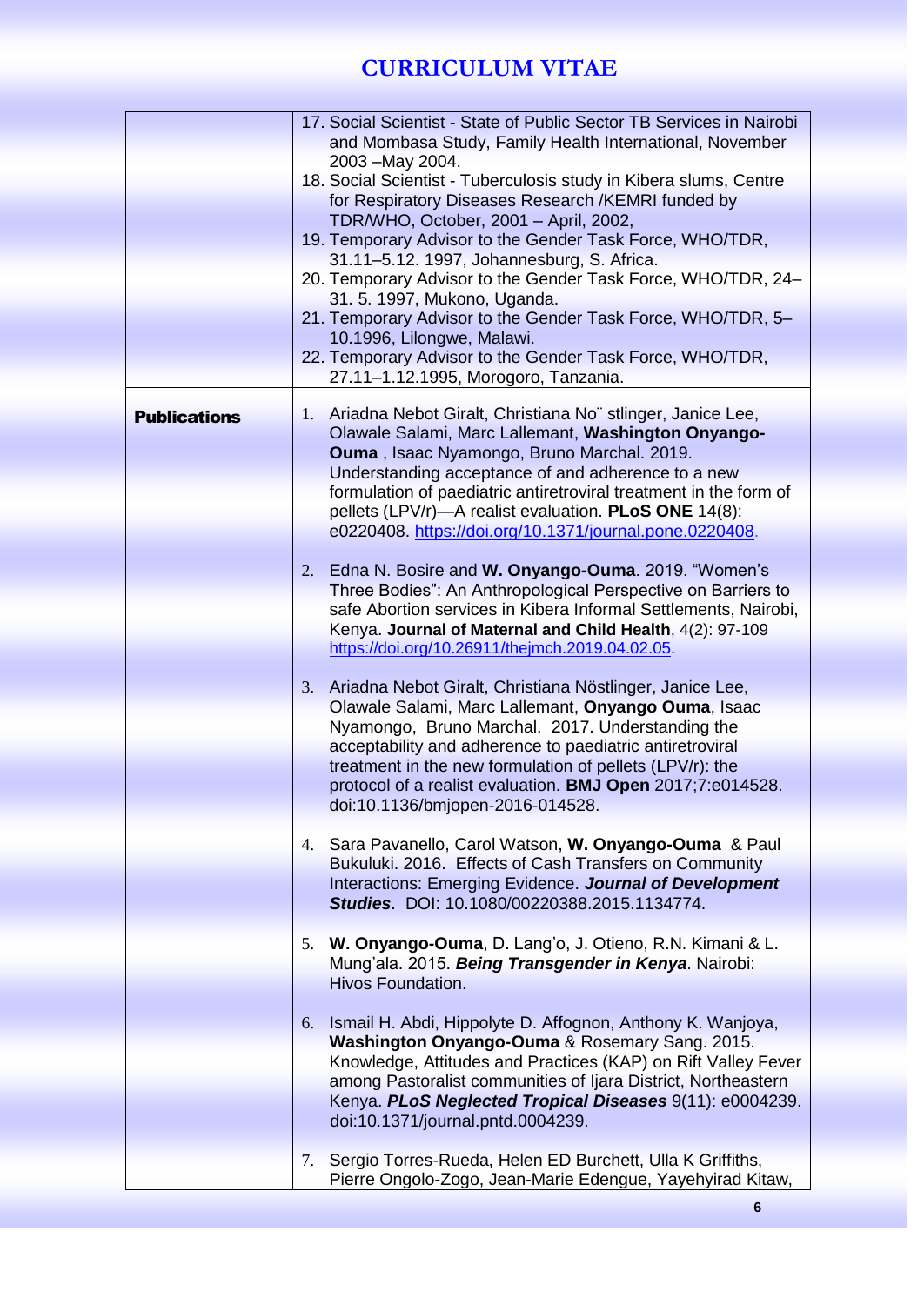| Mitike Molla, Lawrence Gelmon, Washington Onyango-<br>Ouma, Mamadou Konate & Sandra Mounier-Jack. 2015. New                      |
|----------------------------------------------------------------------------------------------------------------------------------|
| pneumococcal conjugate vaccine introductions in four sub-                                                                        |
| Saharan African countries: a cross-country analysis of health<br>systems' impacts. African Health Sciences, 15 (3):868-877.      |
|                                                                                                                                  |
| Muga GO, Onyango-Ouma W, Sang R & Affognon H. 2015.<br>8.<br>Sociocultural and economic dimensions of Rift Valley fever.         |
| American Journal of Tropical Medicine & Hygiene, 92 (4):                                                                         |
| 730-738.                                                                                                                         |
| 9. Owange NO, Ogara WO, Affognon H, Peter GB, Kasiiti J,                                                                         |
| Okuthe S, Onyango-Ouma W, Landmann T, Sang R &                                                                                   |
| Mbabu M. 2014. Occurrence of Rift valley Fever in cattle in<br>Ijara district, Kenya. Preventive Veterinary                      |
| Medicine, 117(1): 121-128.                                                                                                       |
|                                                                                                                                  |
| 10. Helen E.D. Burchett, Sandra Mounier-Jack, Sergio Torres-<br>Rueda, Ulla K.Griffiths, Pierre Ongolo-Zogo, Stephen Rulisa,     |
| Jean-Marie Edengue, Enrique Chavez, Yayehirad Kitaw,                                                                             |
| Mitike Molla, Mamadou Konate, Lawrence Gelmon,<br>Washington Onyango-Ouma, Mylene Lagarde & Anne Mills.                          |
| 2014. The impact of introducing new vaccines on the health                                                                       |
| system: Case studies from six low- and middle-income                                                                             |
| countries. Vaccine 32(48): 6505-6512.                                                                                            |
| 11. R Sang, M Murithi, J Kasiiti, N Owange, P Macharia, S Arum, I                                                                |
| Hassan, W Onyango-Ouma, T Landman & H Affognon. 2014.                                                                            |
| Tracking the inter-epidemic activity of Rift Valley fever (RVFV)<br>virus in RVF outbreak hotspots in Kenya: Determination of    |
| biotic and socio-economic drivers. International Journal of                                                                      |
| Infectious Diseases, 21(Supp1): 17. DOI: http://dx.doi.org/<br>10.1016/j.ijid. 2014.03.791                                       |
|                                                                                                                                  |
| 12. Nelson O. Owange, William O. Ogara, Jacqueline Kasiiti,<br>Peter B. Gathura, Sam Okuthe, Rosemary Sang, Hippolyte            |
| Affognon, Washington Onyango-Ouma, Tobias T.O.                                                                                   |
| Landmann & Murithi Mbabu. 2014. Perceived risk factors and                                                                       |
| risk pathways of Rift Valley fever in cattle in Ijara district,<br>Kenya. Onderstepoort Journal of Veterinary Research, 81       |
| (1), 7 pages. doi: 10.4102/ojvr.v81i1.780.                                                                                       |
| 13. Salome A Bukachi, Washington Onyango-Ouma, Jared                                                                             |
| Maaka Siso, Isaac K Nyamongo, Joseph K Mutai, Anna Karin                                                                         |
| Hurtig, Øystein Evjen Olsen & Jens Byskov. 2014. Healthcare                                                                      |
| priority setting in Kenya: a gap analysis applying<br>the<br>for<br>reasonableness<br>framework.<br><b>The</b><br>accountability |
| International Journal of Health Planning and Management,                                                                         |
| 29 (4): 342-361.                                                                                                                 |
| 14. Onyango-Ouma, W. and F. Samuels. 2012. Transforming                                                                          |
| <b>Cash Transfers: Beneficiary and community perspectives</b>                                                                    |
| of the Cash Transfer for Orphans and Vulnerable Children<br>Programme in Kenya. London: Overseas Development                     |
| Institute (ODI). For Orphans and Vulnerable Children                                                                             |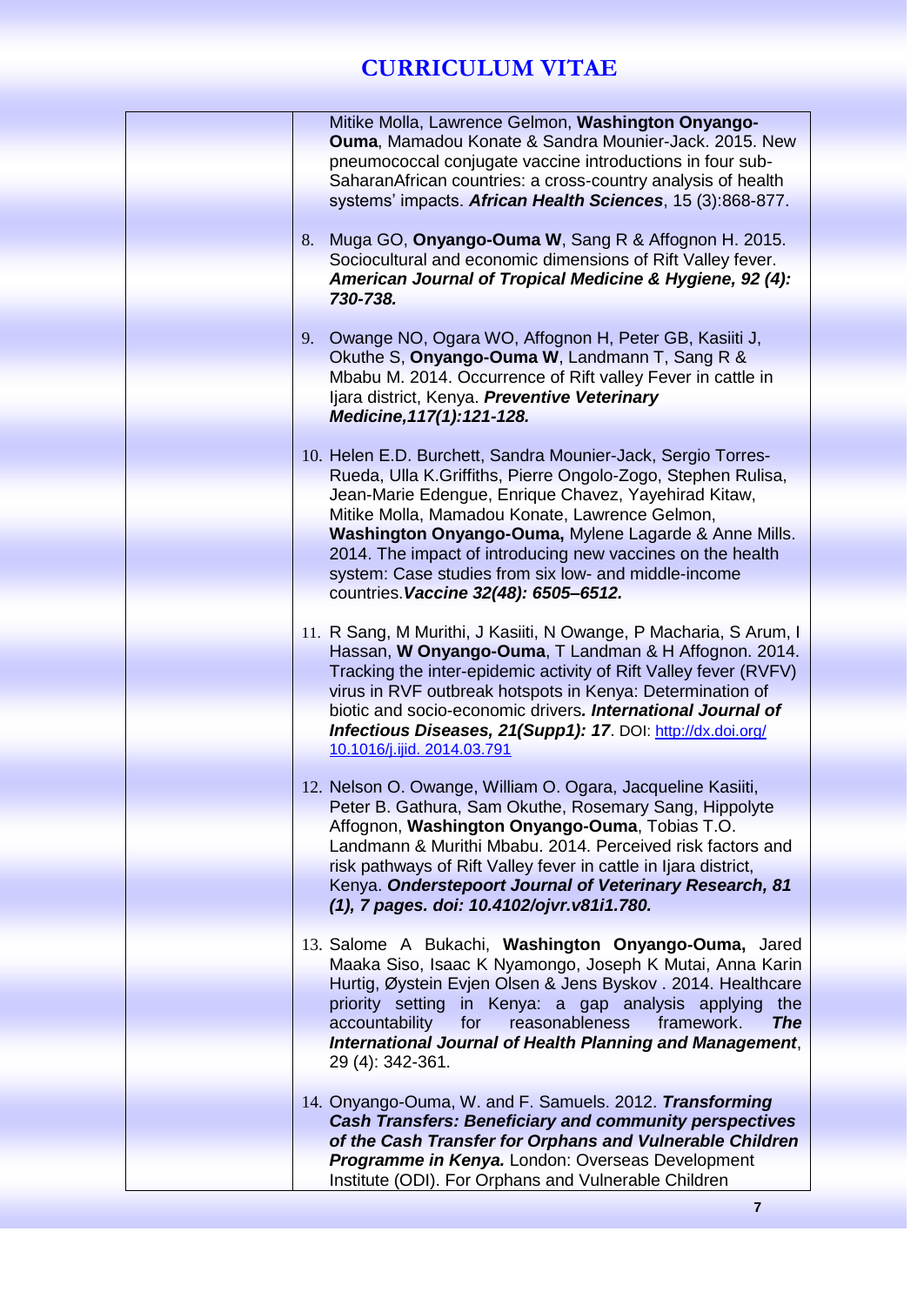| Programme in Kenya. Country Briefing. London: Overseas<br>Development Institute (ODI).                                                                                                                                                                                                                                                                                                                                                                                                                                  |
|-------------------------------------------------------------------------------------------------------------------------------------------------------------------------------------------------------------------------------------------------------------------------------------------------------------------------------------------------------------------------------------------------------------------------------------------------------------------------------------------------------------------------|
| 15. Samuels, F. and W. Onyango-Ouma. 2012. Transforming                                                                                                                                                                                                                                                                                                                                                                                                                                                                 |
| <b>Cash Transfers: Beneficiary and Community perspectives</b><br>of the Cash transfer for Orphans and Vulnerable Children                                                                                                                                                                                                                                                                                                                                                                                               |
| Programme in Kenya. Country Briefing. London: Overseas<br>Development Institute (ODI).                                                                                                                                                                                                                                                                                                                                                                                                                                  |
| 16. Jill Keesbury, W. Onyango-Ouma, Chi-Chi Undie, Catherine<br>Maternowska, Frederick Mugisha, Emmy Kahega, and lan<br>Askew. 2012. "A review and evaluation of multi-sectoral<br>response services ('one-stop centers') for gender-based                                                                                                                                                                                                                                                                              |
| violence in Kenya and Zambia." Nairobi, Kenya: Population<br>Council.                                                                                                                                                                                                                                                                                                                                                                                                                                                   |
| 17. Onyango-Ouma, W. and Charles P. Gerba. 2011. Away-from-<br>home drinking water consumption practices and the<br>microbiological quality of water consumed in rural western<br>Kenya. Journal of Water and Health, 9(4):628-636.                                                                                                                                                                                                                                                                                     |
| 18. Onyango-Ouma, W., D. Lang'o and B. B. Jensen. 2009.<br>Kenya: Action-oriented and participatory health education in<br>primary schools. In C. E. Aldinger and C. V. Whitman (eds),<br>pp. 85-95. Case Studies in Global School Health<br><b>Promotion: From Research to Practice. New York:</b><br>Springer.                                                                                                                                                                                                        |
| 19. Onyango-Ouma, W., H. Birungi and S. Geibel. 2009.<br>Engaging men who have sex with men in operations research<br>in Kenya. Culture, Health & Sexuality, 11(8): 827-839.                                                                                                                                                                                                                                                                                                                                            |
| 20. Onyango-Ouma, W., Njoki Ndung'u, N. Baraza and H. Birungi.<br>2009. The making of the Kenya sexual offenses act, 2006:<br><b>Behind the scenes.</b> Nairobi: Kwani Trust.                                                                                                                                                                                                                                                                                                                                           |
| 21. Byskov, J, Bloch, P, Blystad, A, Hurtig, A, Fylkesnes, K,<br>Kamuzora, P, Kombe, Y, Kvåle, G, Marchal, B, Martin, DK,<br>Michelo, C, Ndawi, B, Ngulube, TJ, Nyamongo, I, Olsen, ØE,<br>Onyango-Ouma, W, Sandøy, IF, Shayo, EH, Silwamba, G,<br>Songstad, NG and Tuba, M. 2009. Accountable priority setting<br>for trust in health systems - the need for research into a new<br>approach for strengthening sustainable health action in<br>developing countries. Health Research Policy and Systems<br>2009, 7:23. |
| 22. Muga, G. O. and W. Onyango-Ouma. 2009. Changing<br>Household Composition and Food Security among the Elderly<br>Caretakers in Rural Western Kenya. Journal of Cross-<br>Cultural Gerontology, 24:259-272.                                                                                                                                                                                                                                                                                                           |
| 23. Onyango-Ouma, W. 2009. Bigger Decision Maker than<br>Government-African Academic: How should we comprehend<br>African Cities? Space, 495:113.                                                                                                                                                                                                                                                                                                                                                                       |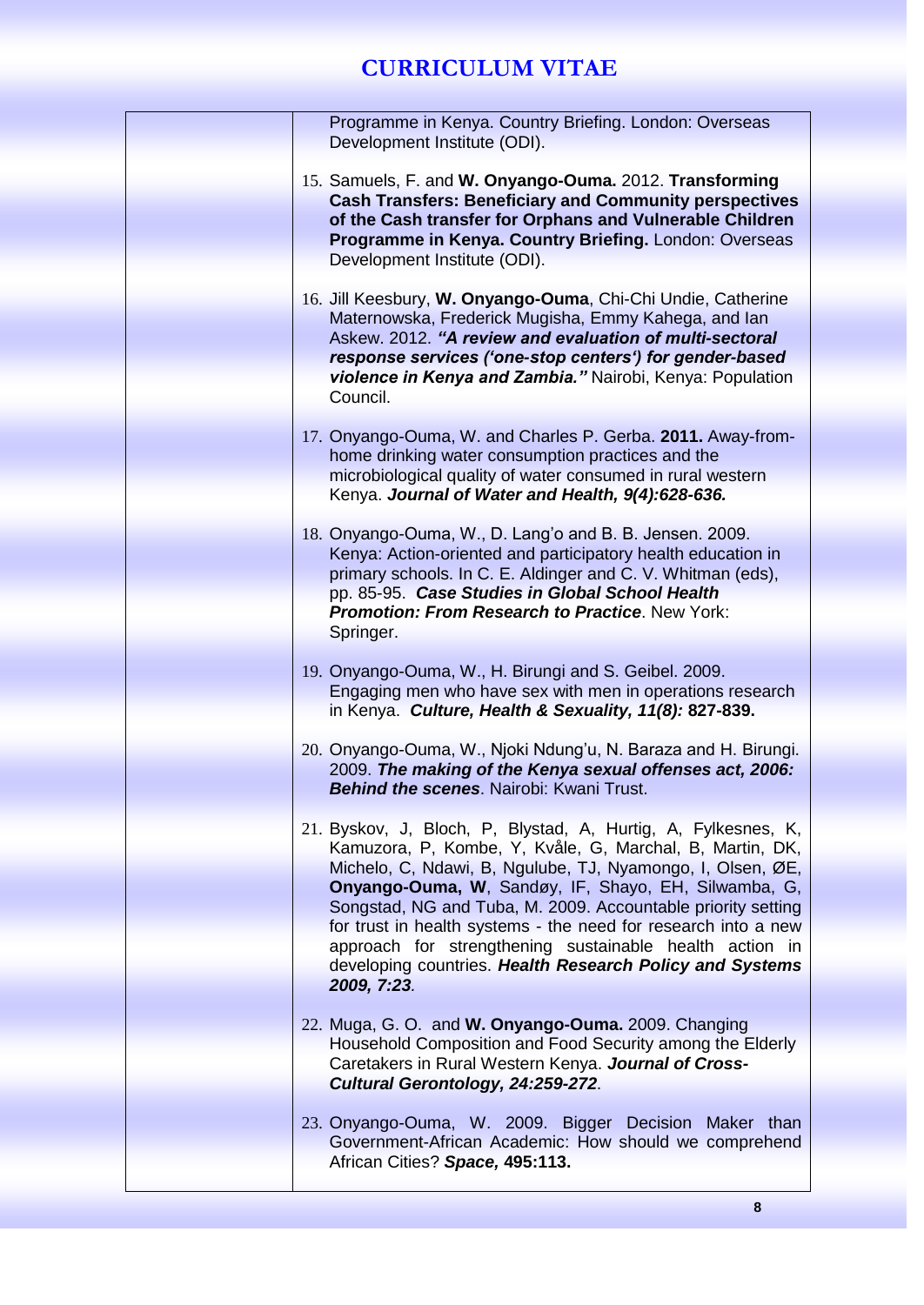| 24. Onyango-Ouma, W., A. Mwangi and H Birungi. 2007. The<br>potential for the Sustainability of Malaria in Pregnancy<br><b>Initiatives in East and Southern Africa: The Bungoma</b><br>District Malaria Initiative, Kenya. FRONTIERS Final Report,<br>Washington DC, Population Council.                                                             |  |
|------------------------------------------------------------------------------------------------------------------------------------------------------------------------------------------------------------------------------------------------------------------------------------------------------------------------------------------------------|--|
|                                                                                                                                                                                                                                                                                                                                                      |  |
| 25. van den Broek, J., A., van der Kwaak, H. Sixma, M.<br>Dieleman, J.F. Mugisha, W. Onyango-Ouma & C. Puta. 2007.<br>QUOTE-TB Measuring the quality of TB services: the<br>patient's perspective. Tuberculosis Coalition for Technical<br>Assistance.                                                                                               |  |
| 26. Onyango-Ouma, W. 2006. School Knowledge and its<br>relevance to everyday life in rural Western Kenya. Nordic<br>Journal of African studies 15 (3): 393-40                                                                                                                                                                                        |  |
| 27. Haaland, A., S. Molyneux, V. Marsh, A. Willets, W. Mutemi<br>and W. Onyango-Ouma. 2006. Quality information in field<br>research. UNICEF/UNDP/World Bank/WHO(TDR).<br>TDR/IRM/PCT/05.1                                                                                                                                                           |  |
| 28. Birungi, H. and Onyango-Ouma, W. 2006. Acceptability and<br><b>Sustainability of the WHO Focused Antenatal Care</b><br>Package in Kenya. Frontiers Final Report, Washington DC,<br><b>Population Council.</b>                                                                                                                                    |  |
| 29. Onyango-Ouma, W. 2006. Practising anthropology at home:<br>Challenges and Ethical dilemmas. In M. Babiker, D. Mills and<br>M. Ntarangwi (eds), pp. 250-266. African Anthropologies:<br>History, Critique and Practice (Africa in the New<br>Millennium Series). London: Zed Books.                                                               |  |
| 30. Onyango-Ouma, W, H. Birungi and S. Geibel. 2005.<br>Understanding the HIV/STI risks and prevention needs of<br>men who have sex with men in Nairobi, Kenya. Horizons<br>Final Technical Report, Washington D.C, Population Council.                                                                                                              |  |
| 31. Onyango-Ouma, W. 2005. Misconceptions about<br>anthropology as a discipline and ethics of student care in<br>Kenya. Mila (N. S.) 6: 87-89.                                                                                                                                                                                                       |  |
| 32. Onyango-Ouma, W., J. Aagaard-Hansen & B. B. Jensen.<br>2005. The potential of schoolchildren as health change agents<br>in rural western Kenya. Social Science & Medicine 61: 1711-<br>1722.                                                                                                                                                     |  |
| 33. Chakaya, J.M., H. Meme, D. Kwamanga, W. A. Githui, W.<br>Onyango-Ouma, C. Gichecha, F. Karimi, J. Mansoer & A.<br>Kutwa. 2005. Planning for PPM-DOTS implementation in<br>urban slums in Kenya: Knowledge, attitude and practices of<br>private health care providers in Kibera slum, Nairobi.<br>Tuberculosis and Lung Disease 9 (4): 403 -408. |  |
| 34. Odero, TMA, W. O. Ouma, F.W. Thiongo' & J. H. Ouma.<br>2004. Client Perceptions of Health Workers and impact on                                                                                                                                                                                                                                  |  |